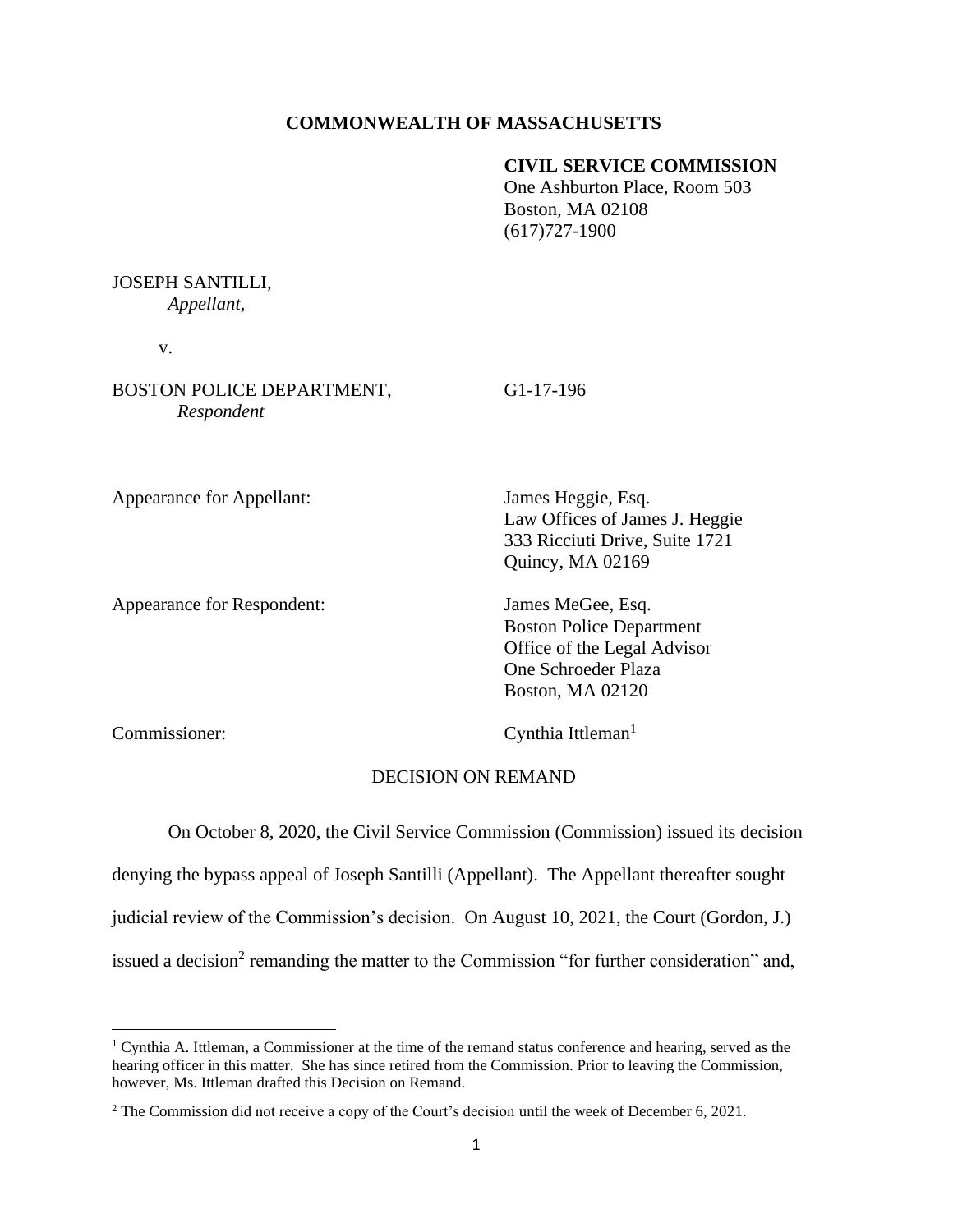specifically, for "further findings concerning: (1) the source of Santilli's duty, if any, to monitor the tillibeach email; (2) why HRD used the Santilli.j email address to communicate with Santilli regarding the 2015 civil service exam; and (3) whether and, if so, to what extent Santilli is entitled to relief pursuant to St. 1993, c. 310 in view of the additional findings required by this Order." Santilli v Civil Service Commission and the Boston Police Department, Suffolk Superior Court, 2084CS02594 (Gordon, J.) (August 10, 2021 Memorandum and Order).

On January 19, 2022, after due notice, the Commission conducted a remote hearing<sup>3</sup> in this regard.<sup>4</sup> The hearing was attended by counsel for the Boston Police Department (BPD); counsel for the state's Human Resources Division (HRD) and James Barron, of the HRD Civil Service Unit; and counsel<sup>5</sup> for the Appellant and the Appellant. At the hearing, the Appellant testified on his own behalf and James Barron testified on behalf of HRD. The hearing was recorded via Webex and the parties received a link to an audio-visual copy of the proceeding.<sup>6</sup> Counsel for the Appellant, the Boston Police Department and HRD submitted post-hearing briefs in the form of Commission decisions, as requested. HRD's post-hearing brief included a "Supplemental Affidavit of Gilbert Lefort, II". Mr. Lefort is also a member of the HRD Civil Service Unit. The parties were afforded the opportunity to submit comments on each other's

<sup>3</sup> The Standard Adjudicatory rules of Practice and Procedures, 810 CMR §§ 1.00, *et seq.*, apply to adjudications before the Commission, with G.L. Chapter 31, or any Commission rules, taking precedence.

<sup>4</sup> In view of the pandemic and the state's related orders, the January 19, 2022 Commission hearing was held remotely by WebEx. I conducted the January 19, 2022 hearing with Commission General Counsel Rob Quinan.

<sup>5</sup> This was the first time that an attorney appeared at the Commission on behalf of Mr. Santilli. While Mr. Santilli's appeal was pending at the Commission, he was asked if he was represented by counsel and he stated he was not. There is no indication in Commission records that an attorney filed an appearance on behalf of Mr. Santilli or otherwise communicated with the Commission in support of Mr. Santilli's then-pending appeal. Neither Mr. Santilli, Attorney Heggie, nor counsel for the Boston Police Department informed the Commission of the judicial remand order until December 2021.

<sup>&</sup>lt;sup>6</sup> If there is a judicial appeal of this decision, the plaintiff in the judicial appeal would be obligated to supply the court with a transcript of this hearing to the extent that he/she wishes to challenge the decision as unsupported by the substantial evidence, arbitrary and capricious, or an abuse of discretion. If such an appeal is filed, this CD should be used to transcribe the hearing.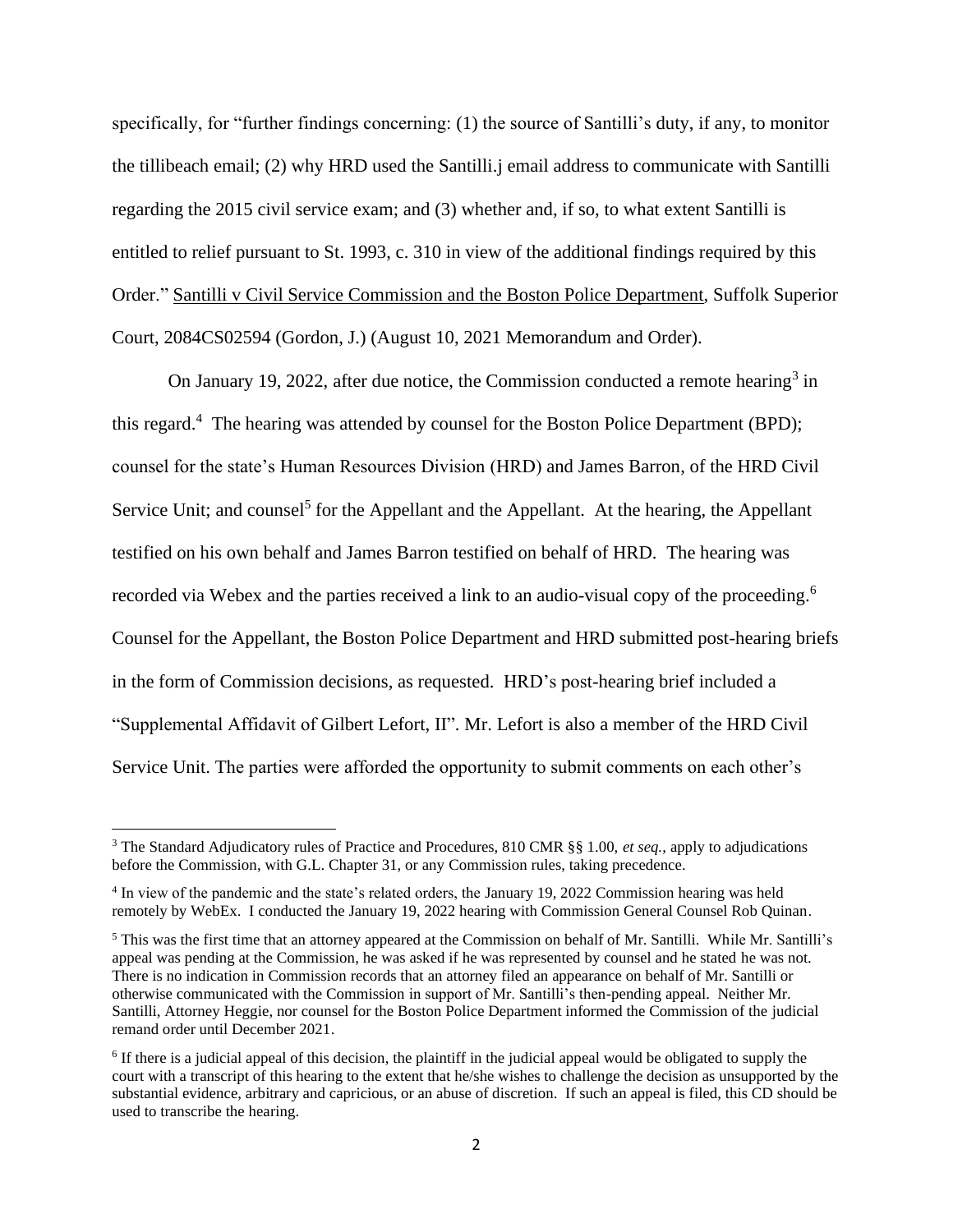post-hearing briefs and attachments, if any; only counsel for the Appellant submitted comments, which were brief.

#### **FINDINGS OF FACT**

Six (6) additional exhibits were entered into evidence. The exhibits are:

- 1. 2015 Civil Service Exam Poster
- 2. Email message to the Appellant regarding his score on the 2015 civil service exam
- 3. HRD's Civil Service Unit NeoGov system Master Record
- 4. NeoGov Transmittal Record
- 5. NeoGov Audit Trail
- 6. Affidavit of Gilbert Lefort, II (with attachments)

Based on the exhibits, the testimony of the following witnesses:

#### *Called by HRD:*

• James Barron, Assistant Director of HRD Civil Service Unit

*Called by the Appellant:*

• Joseph Santilli, Appellant

# *Called by the Boston Police Department:*

• none

and taking administrative notice of all matters filed in the case, including the Commission's October 8, 2020 decision and judicial review thereof; pertinent statutes, regulations, policies, stipulations and reasonable inferences from the credible evidence; a preponderance of the evidence establishes the following: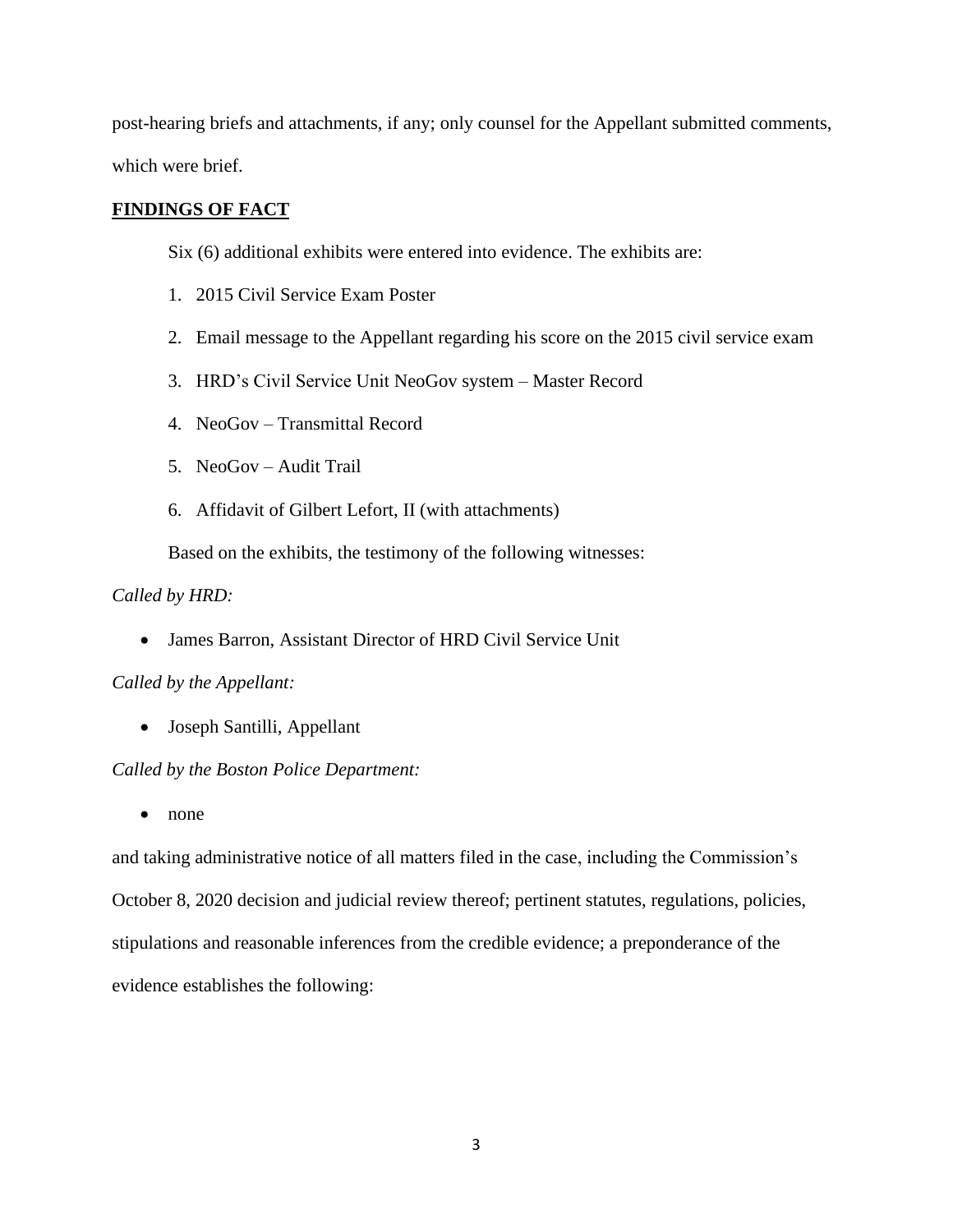1. The Appellant took and passed the 2015 civil service exam for police officer. The Appellant has not taken a civil service exam for the position of municipal police officer since 2015. (Testimony of Appellant)

### *The NeoGov System*

- 2. The Commonwealth of Massachusetts' HRD uses the NeoGov system, an electronic computer program, to transmit all correspondence to candidates for civil service examinations. (Testimony of Barron; Lefort Affidavit).
- 3. Candidates use the NeoGov system to create their own profiles, inputting an email address of their choosing. (Testimony of Barron)
- 4. On March 12, 2015, at 8:34 pm, the Appellant created his NeoGov profile, using an email address with the prefix "tillibeach" (the "tillibeach" email). (Lefort Affidavit)
- 5. Accordingly, until the Appellant updated his profile again on June 21, 2017, all notifications were sent to the "tillibeach" email address. (NeoGov—Transmittal Record; NeoGov—Audit Trail; Barron Testimony)
- 6. The Exam Poster states, in relevant part:
	- a. **NOTICE TO APPEAR**: Notices to Appear including time and location of exam will be emailed to applicants after the close of the application period, and prior to the examination date.
	- **b. UPDATING INFORMATION**: Candidates are responsible for maintaining accurate contact information. **Failure to keep your records up to date may jeopardize opportunities for employment.** For information on how to update your information, click on Update my Information.
	- (Ex. 1)(emphasis added)
- 7. The Score Notice states, in relevant part:

If and when your name is reached for consideration for a vacancy, you will receive a vacancy notice by email. **Please note that these notices will only be sent by email, and it is your responsibility to keep your**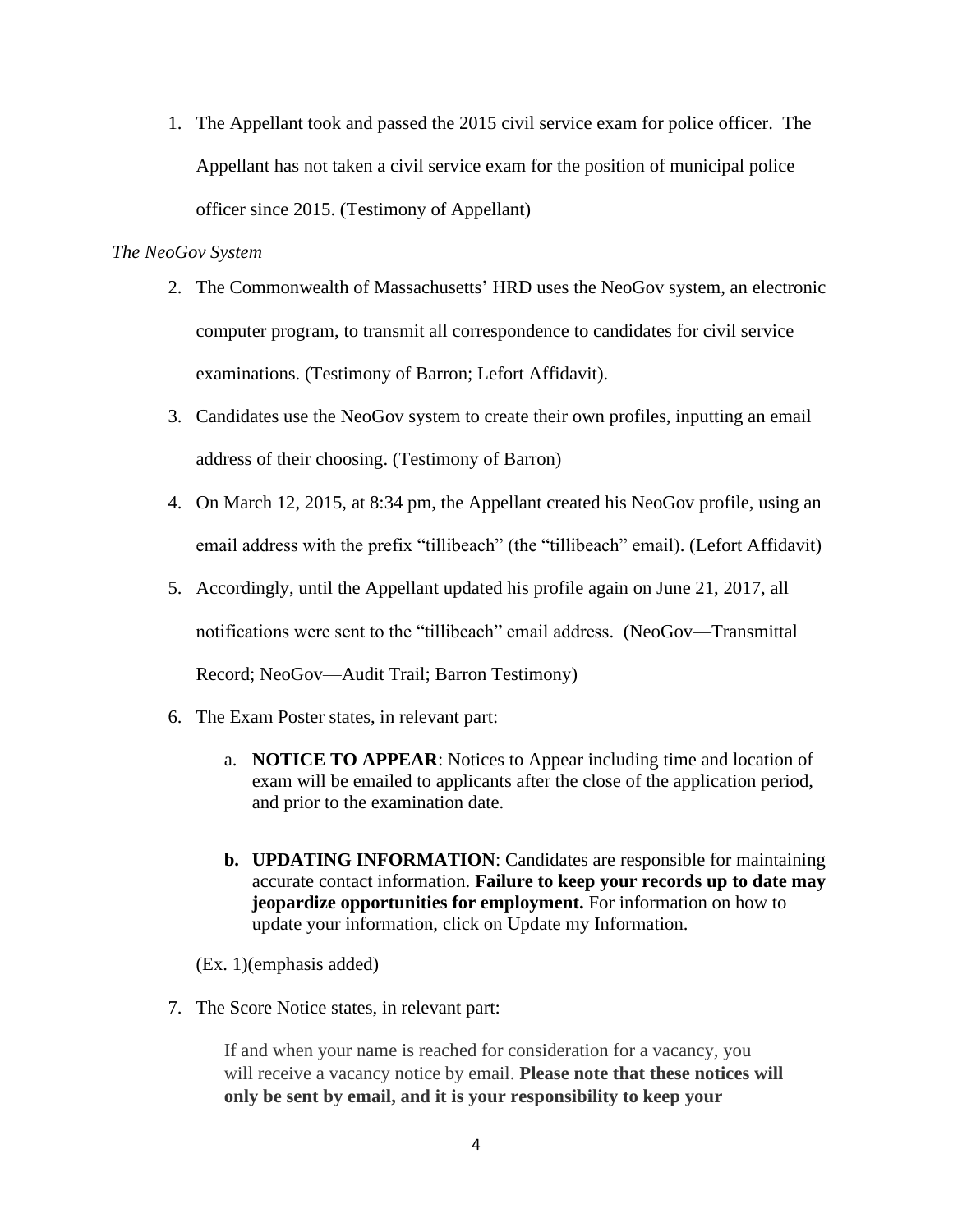**contact information up to date with HRD.** For instructions on how to update your information, please visit www.mass.gov/civilservice, and click "How to Update Your Applicant Information." Please be sure to check your inbox, spam folder, and junk folder regularly for emailed notices from our office.

 $(Ex. 2)(emphasis added)<sup>7</sup>$ 

- 8. NeoGov has no functionality/capability to integrate with other electronic systems or software. (Testimony of Barron)
- 9. The NeoGov system tracks the date and time when correspondence is opened by the user. (Lefort Affidavit)
- 10. **On May 4, 2016**, at 5:02 pm, the Appellant was sent a notice of a police officer vacancy by the NeoGov system to the "tillibeach" email address, directing him to appear at the Boston Police Department to sign a certification on or before **May 11, 2016** to indicate that he was willing to accept employment. (Lefort Affidavit)
- 11. On **May 13, 2016**, two days *after* the date when he was directed to appear and sign the certification, the Appellant opened the **May 4, 2016** email. (Lefort Affidavit)
- 12. The Appellant's email address in NeoGov (the operative email for notices and correspondence) was the "tillibeach" email until he updated it on June 21, 2017 at 3:39 PM to an email address with the prefix "jos2772". (Ex. 5)

#### *Civil Service Unit Email Box*

13. The Civil Service Unit email box is an email box that takes incoming inquiries *from the public generally* related to civil service matters. (Testimony of Barron)

 $^7$  The update link to which applicants are directed is a link to NeoGov, where all contact information updates must be made. The link does not indicate, however, that the name of the software used for this purpose is NeoGov. (Administrative Notice)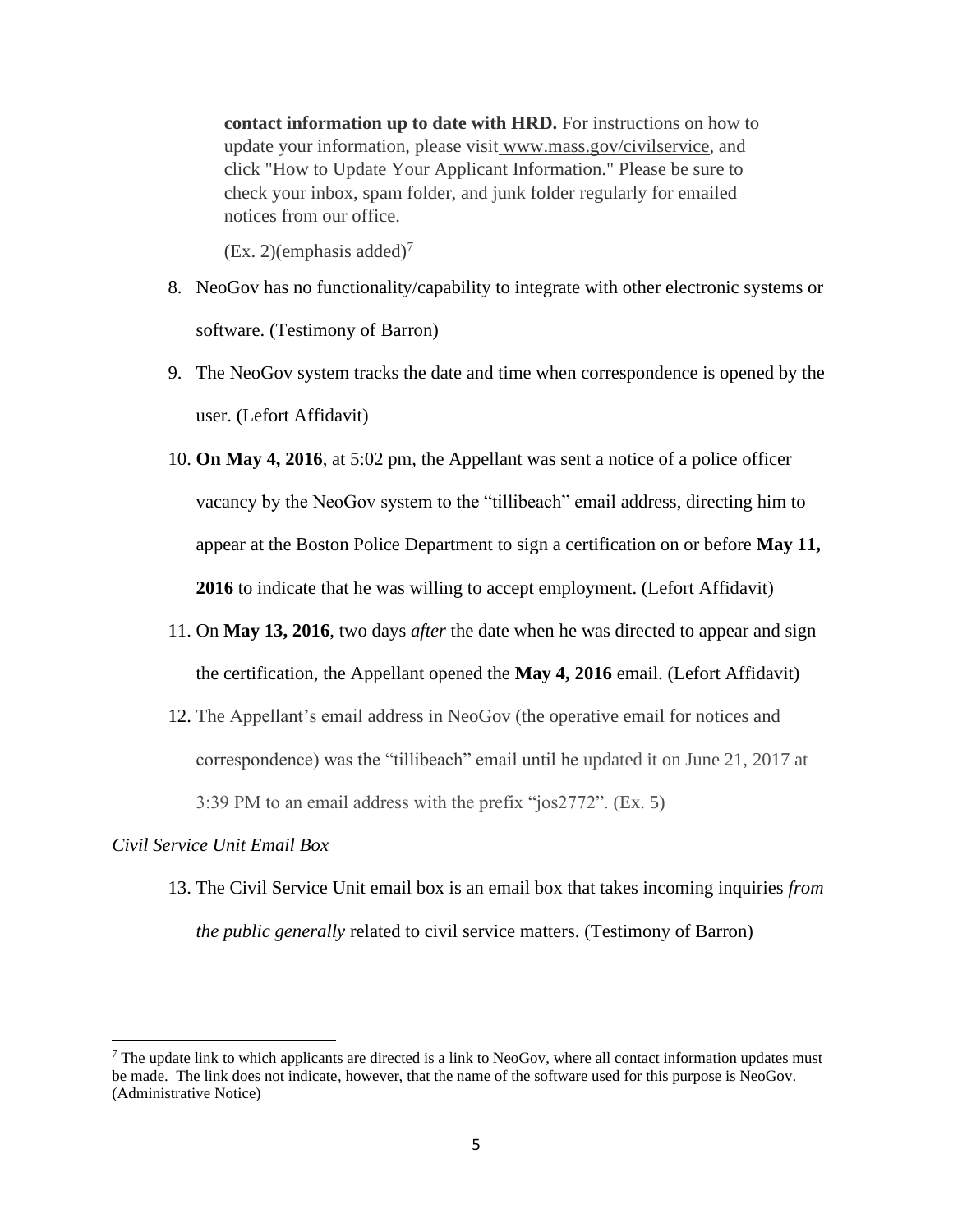- 14. The email box is monitored by members of the Civil Service Unit team. (Testimony of Barron)
- 15. When members of the Civil Service Unit team receive an incoming email from the Civil Service Unit email box, it is the policy and practice of the team to hit "reply" to the email address used to send the incoming email from the public. (Testimony of Barron; Lefort Affidavit)
- 16. The Civil Service Unit mailbox is not integrated with NeoGov. (Testimony of Barron)
- 17. On **May 14, 2016**, the Civil Service Unit received an incoming email from the Appellant to the Civil Service Unit mailbox (not to NeoGov) from "tillibeach" stating, in relevant part:

I received this message yesturday [sic] in the late afternoon. I set this email up specifically for the Police exam so the notice would not get lost, or sent to my junk mail folder. **I check this email at the beginning and middle of every month.** I just received this email yesterday around 4:30 pm ... **Thank you for your time and my apologies on receiving this email outside the dates to appear.** My primary email is Santilli.j@gmail.com if you would like to use that instead. **I will also be checking this account everyday now** that I know you are currently in the highering [sic] process."

(Lefort Affidavit – attachment)

18. The Civil Service Unit, following its practice and policy in responding to general

inquiries at the Civil Service Unit email, replied to the May 14 "tillibeach" email and

directed the Appellant to the Boston Police Department since he had missed the

deadline to sign the certification. (Lefort Affidavit - attachment)

# *Payment System*

19. HRD uses a third-party vendor system to process payments for people who want to

take a civil service exam. (Lefort Affidavit)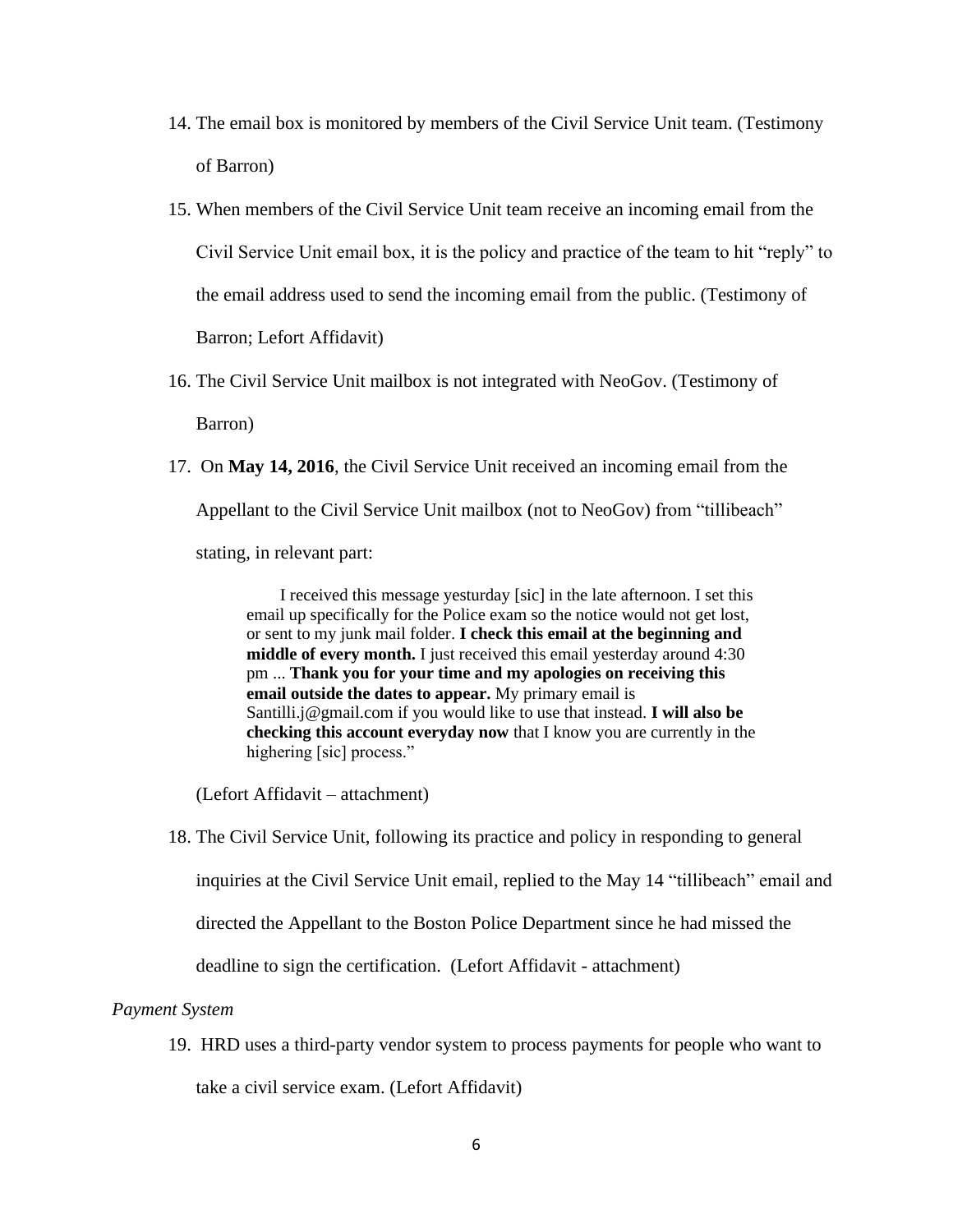- 20. On March 12, 2015, the Appellant made a payment using the third-party vendor payment system and he received an automated receipt from the vendor, not from NeoGov or HRD. (Lefort Affidavit)
- 21. The vendor payment system information is not integrated into NeoGov and does not have any ability to alter or update the email address that the potential candidate provided when he or she created his or her NeoGov profile. (Lefort Affidavit)

#### *Legal Standard*

G.L. c. 31, § 2(b) addresses appeals made to the Civil Service Commission. The Commission is authorized to grant relief to persons "*aggrieved* by … any decision, action or failure to act by the administrator" (emphasis added). To be "aggrieved" a person must have been harmed "through no fault of his own." Holske v. Human Resources Division, 33 MCSR 282 (2020); *see* St. 1993, c. 310. The harm that allegedly resulted here (the Appellant's failure to timely sign the certification to be considered for appointment to the Boston Police Department) resulted through the inactions of Appellant alone. Thus, the Appellant cannot show that he was an aggrieved person within the meaning of the law (*i.e*., that he was harmed through no fault of his own).

#### *Analysis*

#### *The Appellant failed to monitor the e-mail address he entered in NeoGov*

It is undisputed that the Appellant's NeoGov profile contained the "tillibeach" e-mail address. (Testimony of Barron; Ex. 4) Because the NeoGov system transmits notices to the email address in the user's profile, the "tillibeach" email that the Appellant provided was the operative email for notifications and candidacy-related correspondence from HRD. In his May 2016 email to the HRD Civil Service Unit mailbox, the Appellant admitted both (1) that he created the "tillibeach" email specifically for correspondence related to the police officer exam; and (2) that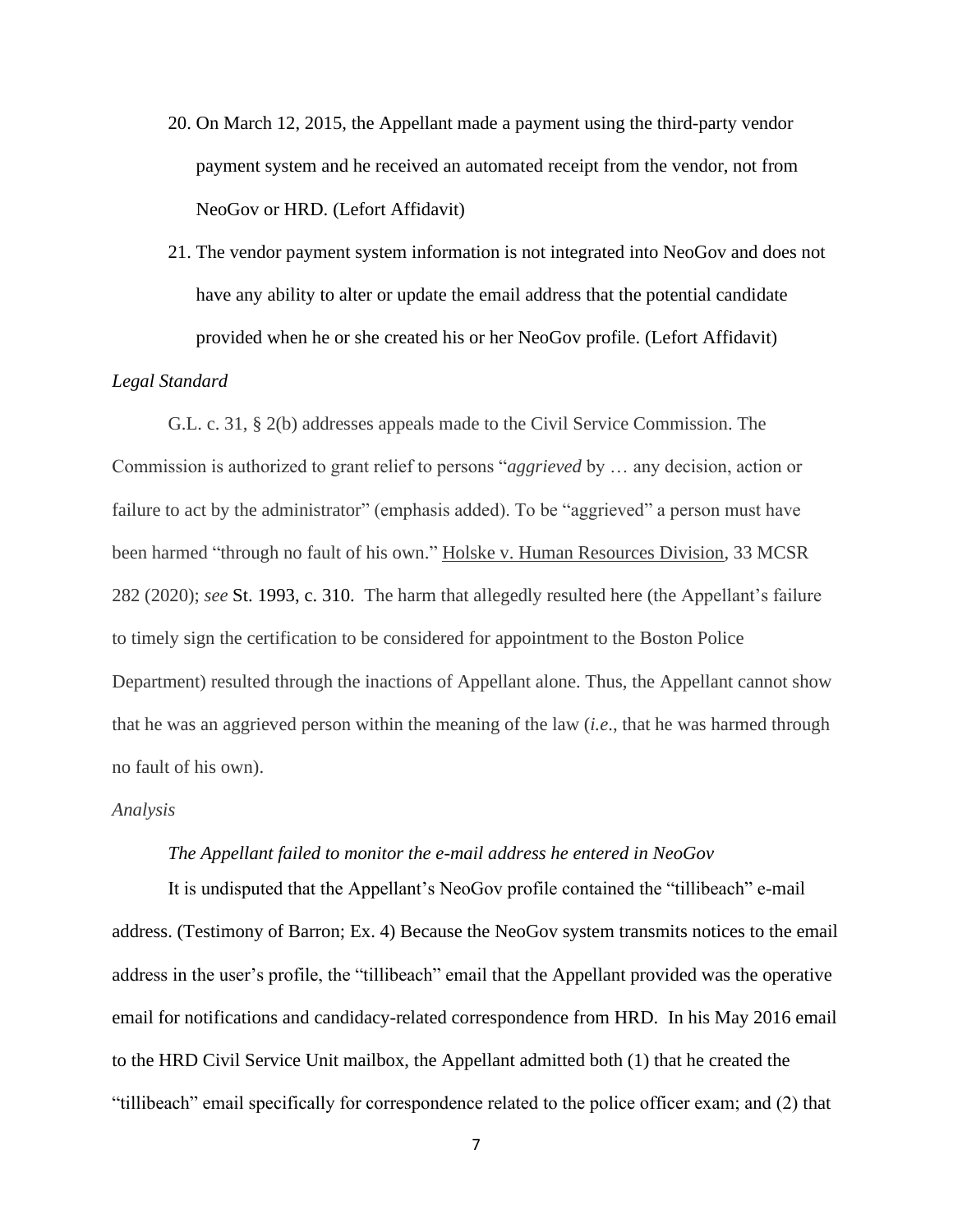he had failed to monitor it more than twice per month. Specifically, as noted above, the Appellant wrote in his May 14, 2016 email that he "check[s] this email at the beginning and middle of every month … my apologies on receiving this email outside the dates to appear … I will also be checking this account everyday now ...." Ex. 4. But, in fact, the Appellant continued to neglect promptly checking this email account he had established in NeoGov and, in March of 2017, he failed to promptly open the emailed notice of vacancy at the BPD, thereby once again missing out on a job opportunity. In view of the Appellant's admissions, it cannot be said that he is an aggrieved person entitled to relief—because he was not injured through *no* fault of his own.

# *The Appellant had notice that his NeoGov user information, if not updated, could result in missed employment opportunities*

The Appellant had notice that his NeoGov user information, if not updated, could jeopardize his employment opportunities. The Commission has found that a potential candidate had adequate notice of a duty to take some action where, as here, the instructions were contained in the email sent to the candidates. *See, e.g.*, Whetherbee v. Human Resources Division, 34 MCSR 173 (2021)(finding instructions adequately notified the potential candidate that the employment and education component was incomplete until she received an email receipt/confirmation from HRD); Pavone v. Human Resources Division*,* 28 MCSR 611 (2015)(finding in light of the "sufficient notice of the importance of the confirmation email [from the instructions in the electronic notice], it is reasonable to expect that the potential candidates will open and read the email …" ). Email is a sufficient means of notification of candidates. *See, e.g*., Fortunatti v. Human Resources Division, 28 MCSR 292 (2015)(finding HRD established by a preponderance of the evidence that it did indeed notify the Appellant of his obligation to sign the Certification in question; HRD documentation sufficiently shows that such notification was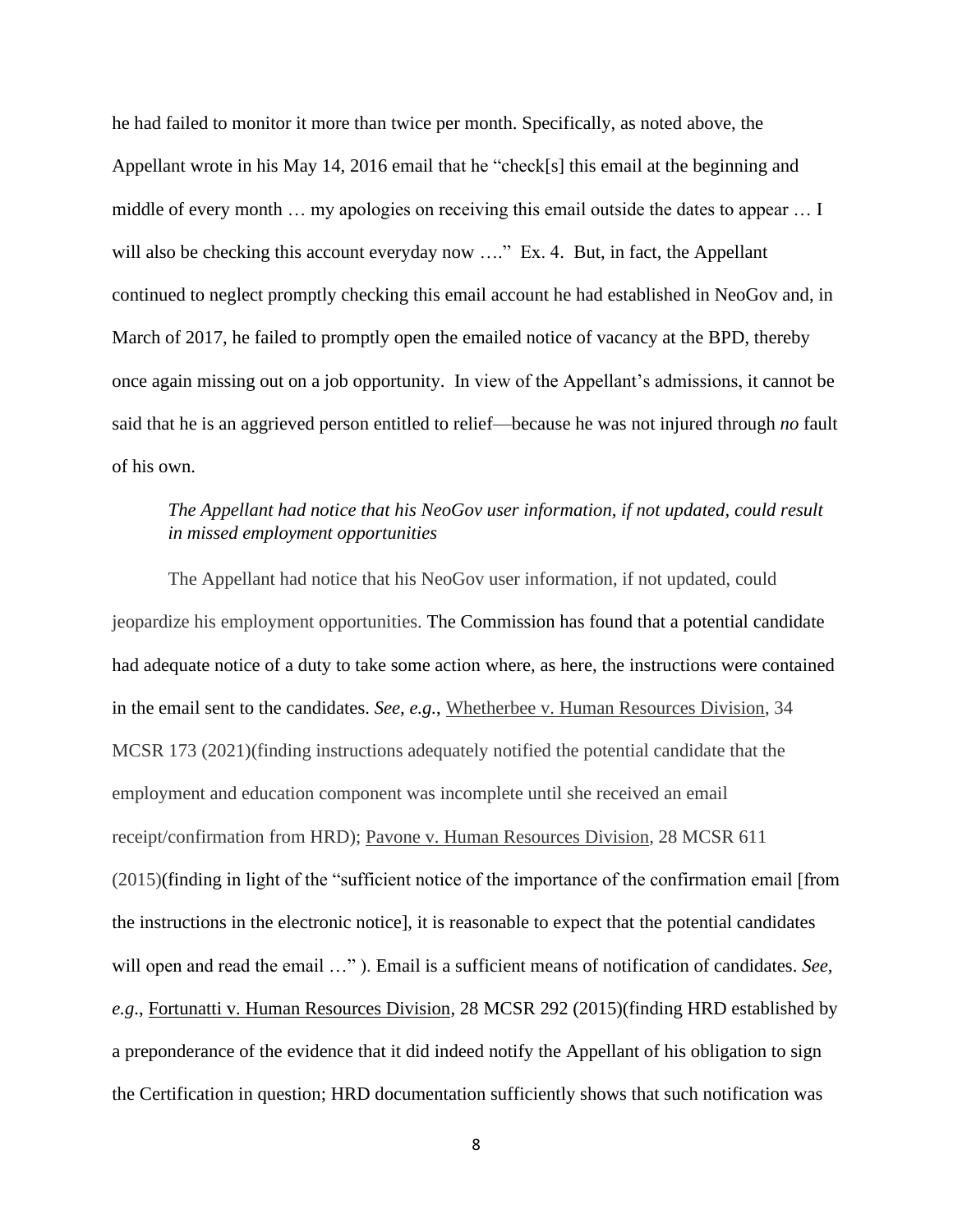sent). The Appellant in the instant appeal had notice that his NeoGov user information, if not updated, could jeopardize employment opportunities. Specifically, the Exam Poster stated that "candidates are responsible for maintaining accurate contact information" and that the "failure to keep your records up to date may jeopardize opportunities for employment". Ex. 1.

Likewise, the Score Notice sent to Mr. Santilli stated *explicitly* that notice of a vacancy (here, at the Boston Police Department) would be sent "only … by email and it is your responsibility to keep your contact information up to date with HRD." Ex. 2. Therefore, the Appellant was responsible for keeping his contact information updated and he had notice that a failure to do so could jeopardize opportunities for employment.<sup>8</sup> Having admitted to his failure to timely monitor the email address he provided to HRD specifically in order to receive notice of employment opportunities and having failed to timely update his email address to receive the notice of employment at another email address for this purpose, the Appellant is not an "aggrieved" person entitled to relief.

#### *Conclusion*

A preponderance of the evidence establishes that (1) the HRD notices to the Appellant required him to monitor the tillibeach email, (2) HRD used the santilli.j email address to respond to an inquiry that Mr. Santilli sent to the HRD Civil Service Unit email for public inquiries instead of the email address that he provided in NeoGov, and (3) the Appellant is not entitled to relief pursuant to St. 1993, c. 310 because he admits that he failed to regularly monitor the email he received at the email address he provided to NeoGov and he did not notify HRD through Neo Gov, as required, that he was using a different email address. Thus, the Appellant cannot validly claim that he was harmed through no fault of his own.

<sup>&</sup>lt;sup>8</sup> The email sent to the "santilli.j" email address, was a third-party-issued receipt for payment for the 2015 exam and had no bearing on the notices sent through NeoGov.